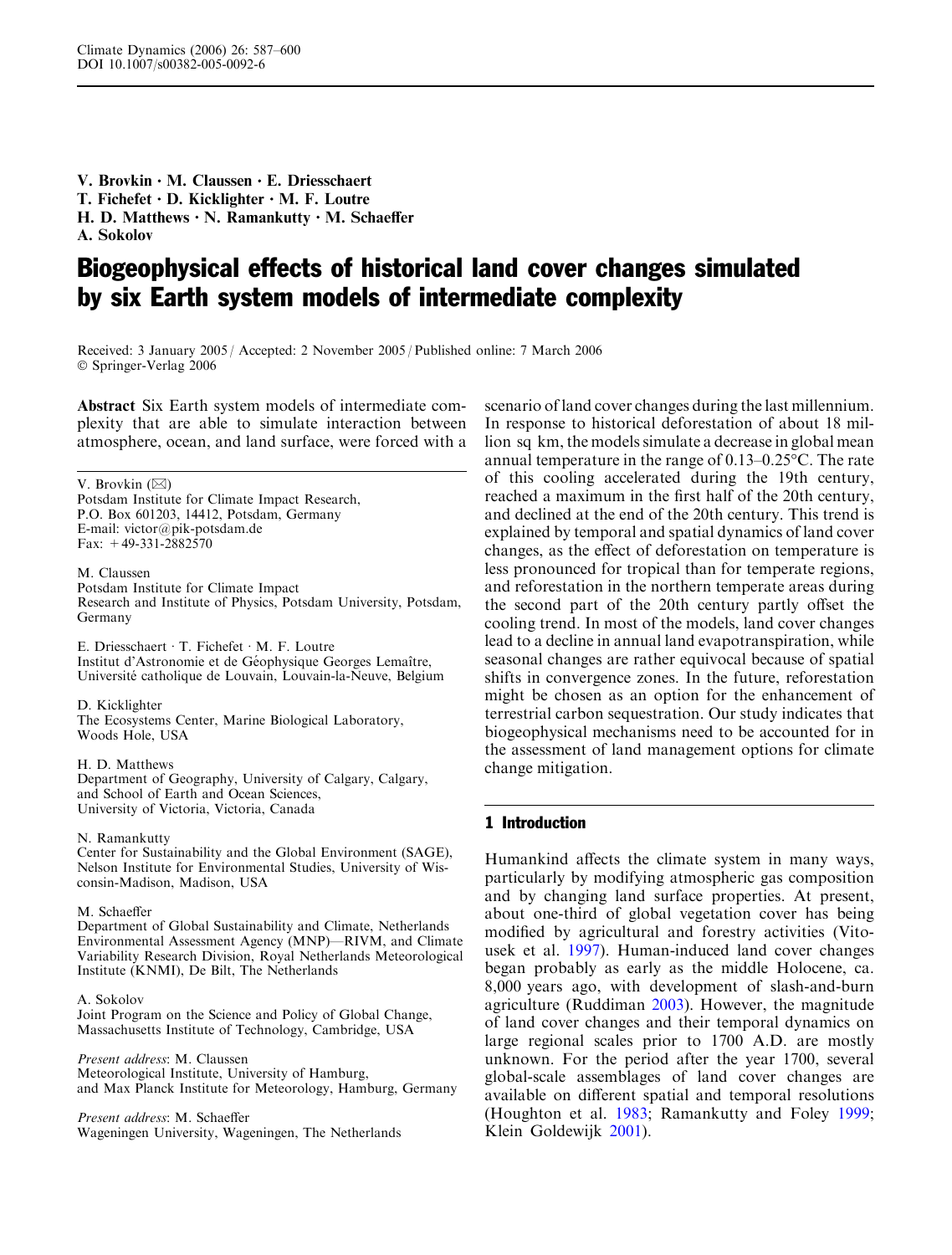Changes in land cover have affected the climate system through emissions of greenhouse gases such as  $CO<sub>2</sub>$ and CH4 (biogeochemical effects) and modification of land surface albedo, evapotranspiration, and surface roughness (biogeophysical effects). Biogeophysical mechanisms of land cover changes on climate are quite complex (Foley et al. [2003](#page-12-0); Kabat et al. [2004\)](#page-12-0); hydrological and radiative effects on surface air temperature often have opposite sign, and depend on season and geographical location (Brovkin et al. [1999;](#page-12-0) Betts [2001\)](#page-12-0). Land cover changes affect not only regional, but also global climate. Since land cover change is one of many anthropogenic and natural forcings operating on global scale, it is almost impossible to separate its effect on observed climate changes from effects of other forcings. Therefore, the main tool availble for evaluation of the climatic effect of land cover changes is climate system modelling.

Deforestation experiments with atmospheric general circulation models reveal a cooling effect of boreal and temperate deforestation due to albedo changes (see, e.g., Bonan et al. [1992;](#page-12-0) Bonan [1999](#page-12-0)) and a warming effect of tropical deforestation due to reduction in latent heat flux (e.g., Henderson-Sellers et al. [1993](#page-12-0); Snyder et al. [2004\)](#page-13-0). Most land-cover sensitivity simulations with atmospheric general circulation models (AGCMs) have been carried out without interactive ocean models. This is a considerable limitation, since the climate changes induced by land cover changes are modified on annual to decadal time scales by feedbacks with sea surface temperature and sea ice (e.g., Delire et al. [2001](#page-12-0)), and on decadal to centennial time scales, by feedbacks with oceanic circulation. Because AGCMs are computationally expensive, most deforestation simulations with AGCMs have been performed to assess the equilibrium response of the climate system to the forcing. A reaction of the climate system on a dynamic land cover forcing, however, is not an equilibrium response, but rather a transient one, and as such it is important to incorporate realistic land cover changes into multi-century transient simulations of climate change.

An emerging class of Earth system models of intermediate complexity (EMICs, see Claussen et al. [2002\)](#page-12-0) makes it possible to evaluate the transient response of the climate system to different climate forcings on a much longer time scale than is achievable with AGCMs. Earth system models of intermediate complexity are computationally efficient and are able to carry out sensitivity simulations on centennial to millennial time scales, while at the same time maintaining realistic geography, and incorporating necessary components of climate system such as the atmosphere, ocean, land surface, and biosphere. Transient EMIC simulations with historical land cover forcing by Brovkin et al. ([1999\)](#page-12-0) suggested that the biogeophysical effect of historical land cover changes helps to explain observed changes in global temperature during the last 150 years. In particular, the biogeophysical cooling might have counterbalanced the warming effect of increasing

atmospheric concentration of greenhouse gases during the second part of the 19th century when observations show no significant trend in temperature (Crowley [2000\)](#page-12-0). Simulations with EMICs driven by natural forcings and deforestation during the last millennium performed by Bertand et al. (2002) and Bauer et al. [\(2003\)](#page-12-0) highlighted the role of historical land cover changes in combination with the effect of natural forcings such as volcanic aerosols, and showed a good correspondence of simulated NH temperatures with temperatures reconstructed by Mann and Jones ([2003\)](#page-13-0). In another transient EMIC simulation, Matthews et al. ([2003,](#page-13-0) [2004\)](#page-13-0) evaluated the response of radiative and hydrological fluxes to land cover changes and estimated the short-wave radiative forcing resulting from land cover change to range from  $-0.08$  to  $-0.33$  W m<sup>-2</sup>, in agreement with the range of  $-0.2 \pm 0.2$  W m<sup>-2</sup> estimated by Hansen et al. ([1998](#page-12-0)). While AGCM simulations with prescribed ocean SSTs by Kleidon et al. ([2000\)](#page-12-0) reveal little changes in global temperature in response to complete deforestation or afforestation, Renssen et al. [\(2003\)](#page-13-0) showed that the non-linear response of ocean circulation to complete deforestation can lead to a global cooling of  $3^{\circ}$ C. Another important aspect of land cover change is the comparison of biogeophysical effects with the biogeochemical effects of deforestation that result from  $CO<sub>2</sub>$ emitted during land conversion (Betts [2000;](#page-12-0) Claussen et al. [2002](#page-12-0); Brovkin et al. [2004](#page-12-0); Matthews et al. [2004\)](#page-13-0). In the present study we focus on biogeophysical effects only.

Here, we go beyond previously performed sensitivity simulations of the climate system to historical land cover changes by:

- 1. for the first time, applying transient deforestation experiments to models with explicit climate variability;
- 2. comparing results of six models forced by consistent scenarios of land cover changes;
- 3. analysing the response of the climate system in more detail, including seasonal and latitudinal changes of radiative and hydrological fluxes.

For consistency with previous publications, we compare the effect of land cover change with effect of historical  $CO<sub>2</sub>$  forcing.

## 2 Methods

## 2.1 Models

The six models used in this study are: (1) CLIMBER-2 (CLIMBER hereafter, Petoukhov et al. [2000;](#page-13-0) Ganopolski et al. [2001\)](#page-12-0); (2) ECBILT-CLIO-VECODE (Brovkin et al. [1997;](#page-12-0) Opsteegh et al. [1998;](#page-13-0) Goosse and Fichefet [1999](#page-12-0)); (3) the KNMI model (Opsteegh et al. [1998\)](#page-13-0); (4) the MIT model (Sokolov and Stone [1998](#page-13-0)); (5) MOBIDIC (Gallée et al. [1991](#page-12-0); Crucifix et al. [2002\)](#page-12-0); and (6) UVIC (Weaver et al. [2001;](#page-13-0) Matthews et al. [2004\)](#page-13-0).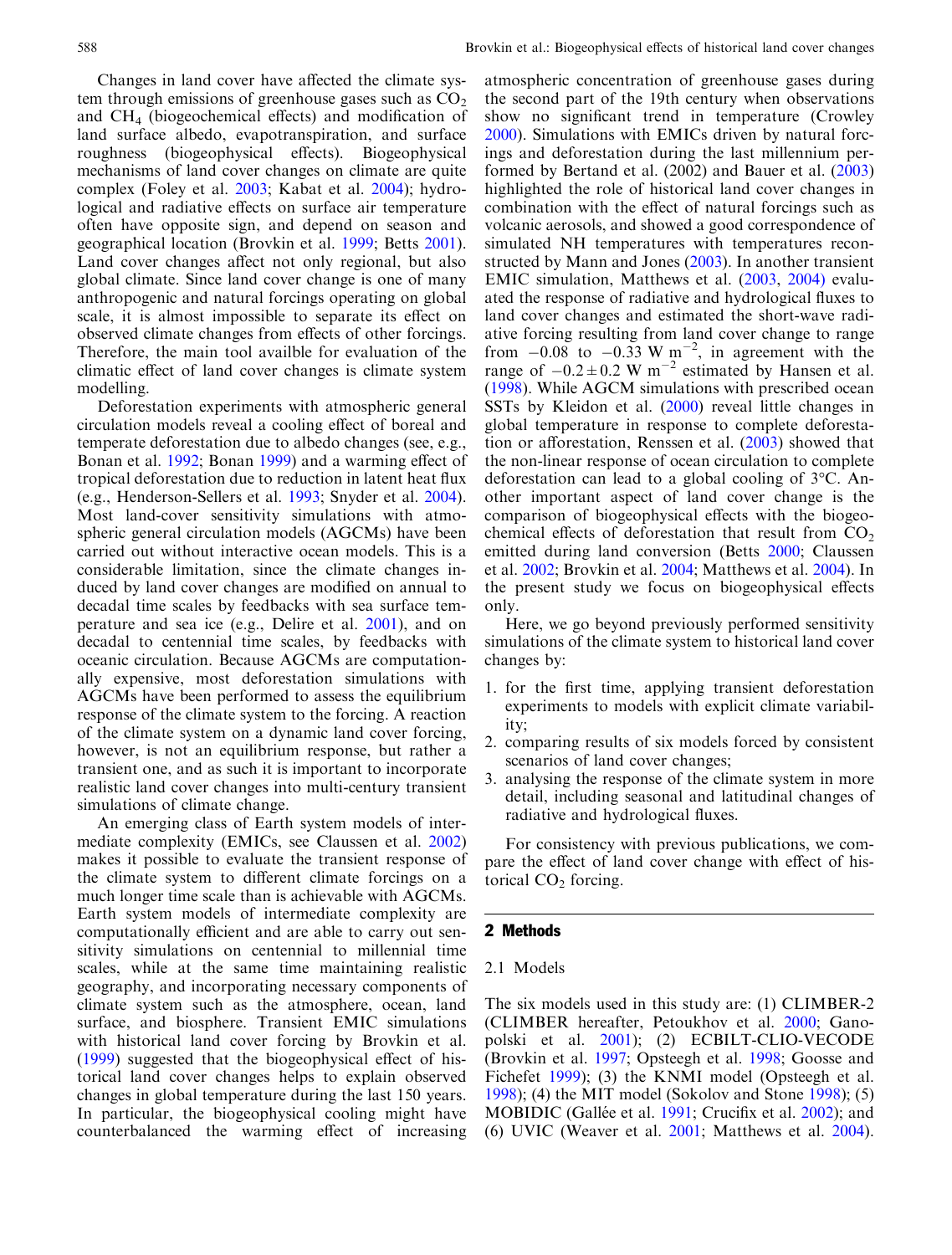<span id="page-2-0"></span>Regarding the atmosphere, ECBILT-CLIO-VECODE and KNMI models utilise 3-dimensional (3-D) quasigeostrophic AGCM, ECBILT; the CLIMBER and MIT models use 2.5-D and 2-D statistical-dynamical atmospheric models, respectively; MOBIDIC includes a 2-D quasi-geostrophic model, and UVIC uses a 2-D energymoisture balance model. The atmospheric model is the main source of explicit climate variability within EC-BILT-CLIO-VECODE, KNMI, and MIT models. The CLIMBER and MIT models simulate cloudiness explicitly, and the other models apply cloudiness prescribed from present-day observations. Regarding the ocean, the ECBILT-CLIO-VECODE, MIT, and UVIC models employ 3-D oceanic GCMs, CLIMBER and MOBIDIC—zonally averaged basin models, KNMI—mixed-layer model. All EMICs include models for sea-ice thermodynamics; CLIMBER, ECBILT-CLIO-VECODE, MOBIDIC, and UVIC also simulate sea ice dynamics. More details of the atmospheric and oceanic components of the EMICs are given by Claussen et al.  $(2001)$  and in the EMIP-CO<sub>2</sub> intercomparison study (see Petoukhov et al. [2005\)](#page-13-0).

With respect to terrestrial vegetation cover, CLIM-BER, ECBILT-CLIO-VECODE, and MOBIDIC include the dynamic vegetation model VECODE; MIT model utilises vegetation cover of Matthews ([1983\)](#page-13-0); KNMI model includes vegetation model from IM-AGE2.2 (Alcamo et al. [1998;](#page-12-0) Leemans et al. [2002\)](#page-13-0); UVIC applies aggregated vegetation classes of DeFries and Townshend [\(1994\)](#page-12-0), with potential natural vegetation distributions for this study prescribed from Ramankutty and Foley ([1999](#page-13-0)). Some details of land surface components important for land-cover sensitivity simulations are summarised in Table 1. In particular, all models include parameterisations for forest snow masking (radiative effect I) and for a decrease in snowfree albedo in the presence of trees (radiative effect II). The radiative effect I is simulated in different ways. The CLIMBER, MIT and UVIC models calculate an effective fraction of snow cover using snow and vegetation masking depths, whereas the ECBILT-CLIO-VECODE, KNMI, and MOBIDIC models reduce snow albedo in the presence of trees or woody plant functional types. Effectively, radiative effects I and II lead to an increase in land surface albedo when forest is replaced by cropland (grassland). Some models simulate the effect of vegetation cover on evapotranspiration via changes in soil water bucket depth (MIT), leaf area index (CLIM-BER), or surface drag coefficient (UVIC). The KNMI model has the most advanced hydrological component that includes a coupled photosynthesis-transpiration scheme.

All models performed three transient simulations (Table [2\)](#page-3-0). In the HD simulation (historical deforestation), the land cover was changed in accordance with the land cover scenario while atmospheric  $CO<sub>2</sub>$  remained fixed at a concentration of 280 ppmv. In the HC simulation (historical  $CO<sub>2</sub>$ ), atmospheric  $CO<sub>2</sub>$  concentration was changed while land cover forcing was not involved. In simulation HDC (historical deforestation and  $CO<sub>2</sub>$ ), both land cover and  $CO<sub>2</sub>$  were changed. In all simulations, atmospheric, oceanic and sea-ice components of the EMICs were interactive. Vegetation dynamics in CLIMBER and MOBIDIC was switched off in order to prevent secondary effects of land cover changes in response to climatic change. Vegetation was interactive in ECBILT-CLIO-VECODE but the effect of natural vegetation dynamics on climate within this model was negligible.

Since every simulation was conducted just once with each model, the question may arise whether other realisations of the same simulations could lead to different conclusions. For models without internal atmospheric variability (CLIMBER, MOBIDIC, and UVIC), multiple realisations are not necessary as the model response is largely deterministic, so more simulations would give

Table 1 Effects of land cover changes on climate within the EMICs

|                                                                                         | <b>CLIMBER</b>                                                                                      | ECBILT-CLIO-VECODE KNMI                               |                                                                | <b>MIT</b>                                                          | MOBIDIC UVIC                                                                |                                                                  |
|-----------------------------------------------------------------------------------------|-----------------------------------------------------------------------------------------------------|-------------------------------------------------------|----------------------------------------------------------------|---------------------------------------------------------------------|-----------------------------------------------------------------------------|------------------------------------------------------------------|
| Spatial resolution<br>of the land grid<br>(lat, lon)                                    | $10^{\circ} \times 51^{\circ}$                                                                      | T21 $(5.6^{\circ} \times 5.6^{\circ})$                | $5.6^{\circ} \times 5.6^{\circ}$                               | $4^{\circ}$ xzonally<br>averaged                                    | $5^\circ \times$ two<br>continents                                          | $1.8^\circ \times 3.6^\circ$                                     |
| Forest masking<br>of snow cover<br>(radiative effect I)                                 | $F_s = f(S_d, M_d);$ $\alpha_t = C \alpha_{\text{snow}}^b$<br>f-hyperbolic<br>function <sup>a</sup> |                                                       | $\alpha_t = C \cdot \alpha_{\text{snow}}$                      | $F_{\rm s} = f(S_{\rm d}, M_{\rm d});$<br>f—exponential<br>function | $\alpha_{t} = 0.4$ ,<br>$\alpha_{\sigma}$ ~0.8,<br>depends                  | $F_{\rm s} = f(S_{\rm d}, M_{\rm d})$<br>$f$ —linear<br>function |
| Snow-free albedo<br>of trees and grass<br>(radiative effect II)                         | $\alpha_{\rm t} = 0.11$ ,<br>$\alpha_{\rm g}$ = 0.17 <sup>c</sup>                                   | $\alpha_t = 0.13$ ,<br>$\alpha_{\rm o} = 0.14 - 0.20$ | $\alpha_t = 0.12 - 0.14^d$ ,<br>$\alpha_{\rm o} = 0.17 - 0.20$ | $\alpha_t = 0.12 - 0.17$ ,<br>$\alpha$ g = 0.16–0.20                | on $\alpha_{\text{snow}}$<br>$\alpha_t = 0.12$ ,<br>$\alpha_{\rm o} = 0.19$ | $\alpha_t = 0.11 - 0.13$ ,<br>$\alpha$ g = 0.17                  |
| Parameters that<br>modify effects of trees on<br>transpiration<br>(hydrological effect) | LAI, root depth                                                                                     | $\overline{\phantom{0}}$                              | photosynthesis                                                 | LAI, root depth, Soil field capacity                                | $\equiv$                                                                    | Surface drag                                                     |

 ${}^{a}F_{s}$  effective fraction of snow,  $S_{d}$  snow depth,  $M_{d}$  vegetation masking depth  ${}^{b}_{\alpha}$  trees albedo. C reduction factor  $\alpha$  snow albedo.

 $b_{\alpha_t}$  trees albedo, C reduction factor,  $\alpha_{\text{snow}}$  snow albedo

 $\alpha_t$  trees albedo,  $\alpha_g$  grass albedo, LAI leaf area index

Depending on the type of trees (grassland) and seasonal dynamics of the canopy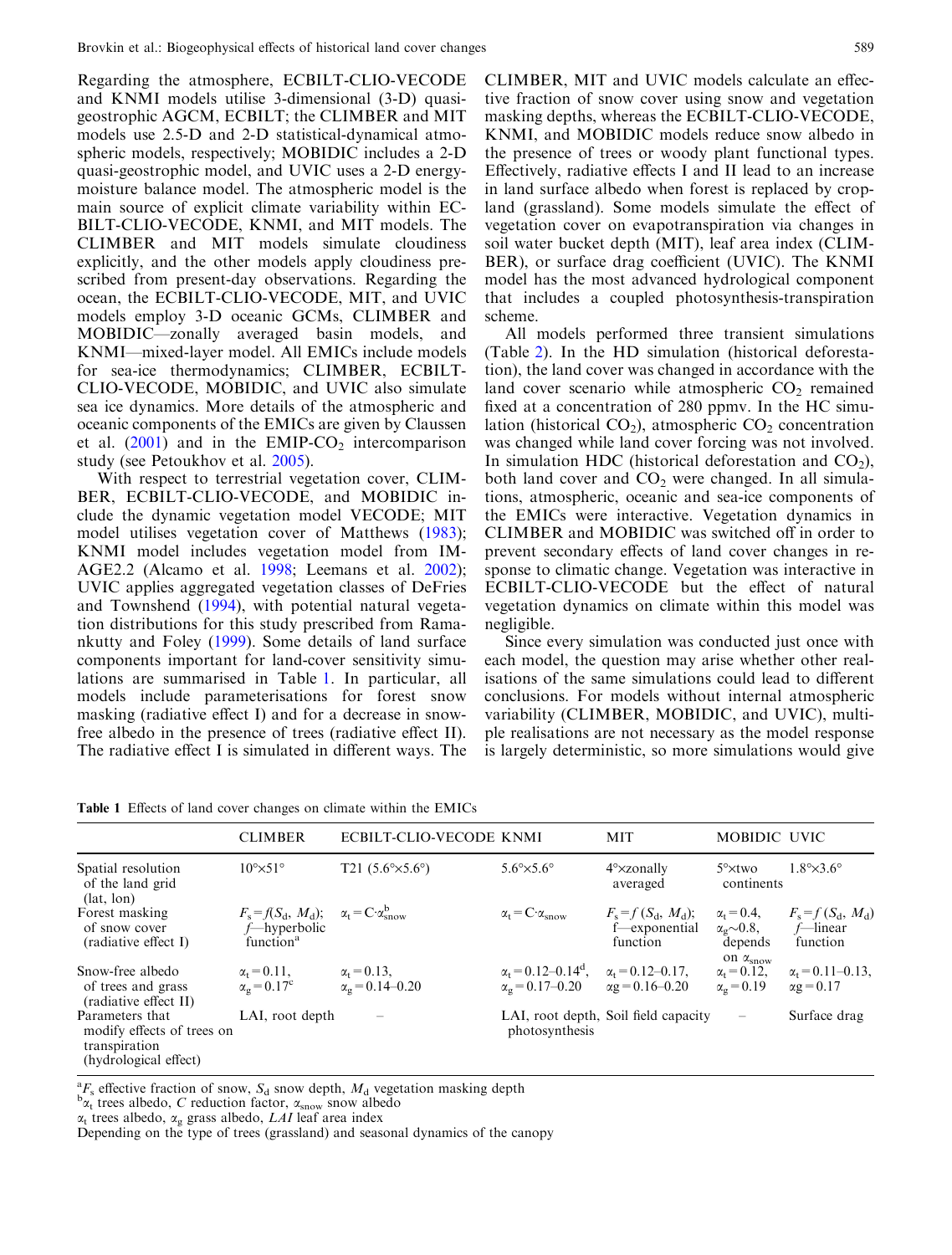<span id="page-3-0"></span>

|  |  |  |  |  | <b>Table 2</b> Simulations acronyms |
|--|--|--|--|--|-------------------------------------|
|--|--|--|--|--|-------------------------------------|

| Acronym    | Simulation                                                         | Land cover forcing          | $CO2$ forcing    |
|------------|--------------------------------------------------------------------|-----------------------------|------------------|
| HD         | Historical deforestation (land cover changes), 1000–1992           | $\mathrm{Yes}^{\mathrm{a}}$ | No               |
| HC         | Historical $CO2$ , changes, 1800–1992                              | No.                         | Yes <sup>b</sup> |
| <b>HDC</b> | Historical deforestation (1000–1992) and $CO2$ changes (1800–1992) | Yes                         | Yes              |

<sup>a</sup>Trees are replaced with crops in accordance with R&F data for 1700–1992 in all models except KNMI that use HYDE dataset  $b$ Atmospheric CO<sub>2</sub> concentration is fixed to 280 ppmv till year 1800. For years 1800–1992, CO<sub>2</sub> is prescribed to the filtered Siple station ice core data and Mauna Loa observations (Fig. 1d)

the same answer. Regarding the models with explicit variability (KNMI, MIT, and ECBILT-CLIO-VE-CODE), we assume that their results were affected by the variability but that the simulations were long enough to reveal a clear trend in the climate system response to the forcing, and refer to a recent analysis of uncertainty due to multiple realisations conducted with ECBILT-CLIO-VECODE (Goosse et al. [2005\)](#page-12-0).

## 2.2 Forcings and initial conditions

For historical land cover changes we employ the fractional cropland data set of Ramankutty and Foley ([1999\)](#page-13-0) for the years 1700–1992. The time slice for the final year (1992) is shown in Fig. 1a in geographically explicit form and in Fig. 1b (upper panel) as zonally averaged over the land. The temporal dynamics of cropland area after 1700 is seen on Fig. 1c. The Northern hemisphere (NH) extratropics experienced rapid cropland expansion between 1850 and 1950 (particularly in North America and the Former Soviet Union), and cropland abandonment since then. The tropics have experienced the greatest cropland expansion during the 20th century, and it is continuing with increasing rapidity today. Relatively little cropland expansion occurred in the Southern hemisphere (SH) extratropics. Timing of land cover changes prior to 1700 is highly uncertain. For simplicity, a linear interpolation of data is used for years 1000–1700 assuming no cropland in year 1000.

The R&F data are aggregated to the spatial resolution of the models. Changes in cropland area are interpreted as changes in tree area, although, in general, deforestation and increase in crop fraction are not the same. For example, the latter might be due to conversion



Fig. 1 Forcings used in the simulation. Cropland map in year 1992, R&F. b Zonal distribution of changes in tree cover within thea models from year 1000 to 1992 (low panel) versus cropland fraction of R&F for year 1992 (top panel). For the KNMI model, the changes are from 1700 to 1992. c Changes in global crop area, million km<sup>2</sup>, years 1700–1992, R&F.  $\hat{d}$  CO<sub>2</sub> dynamics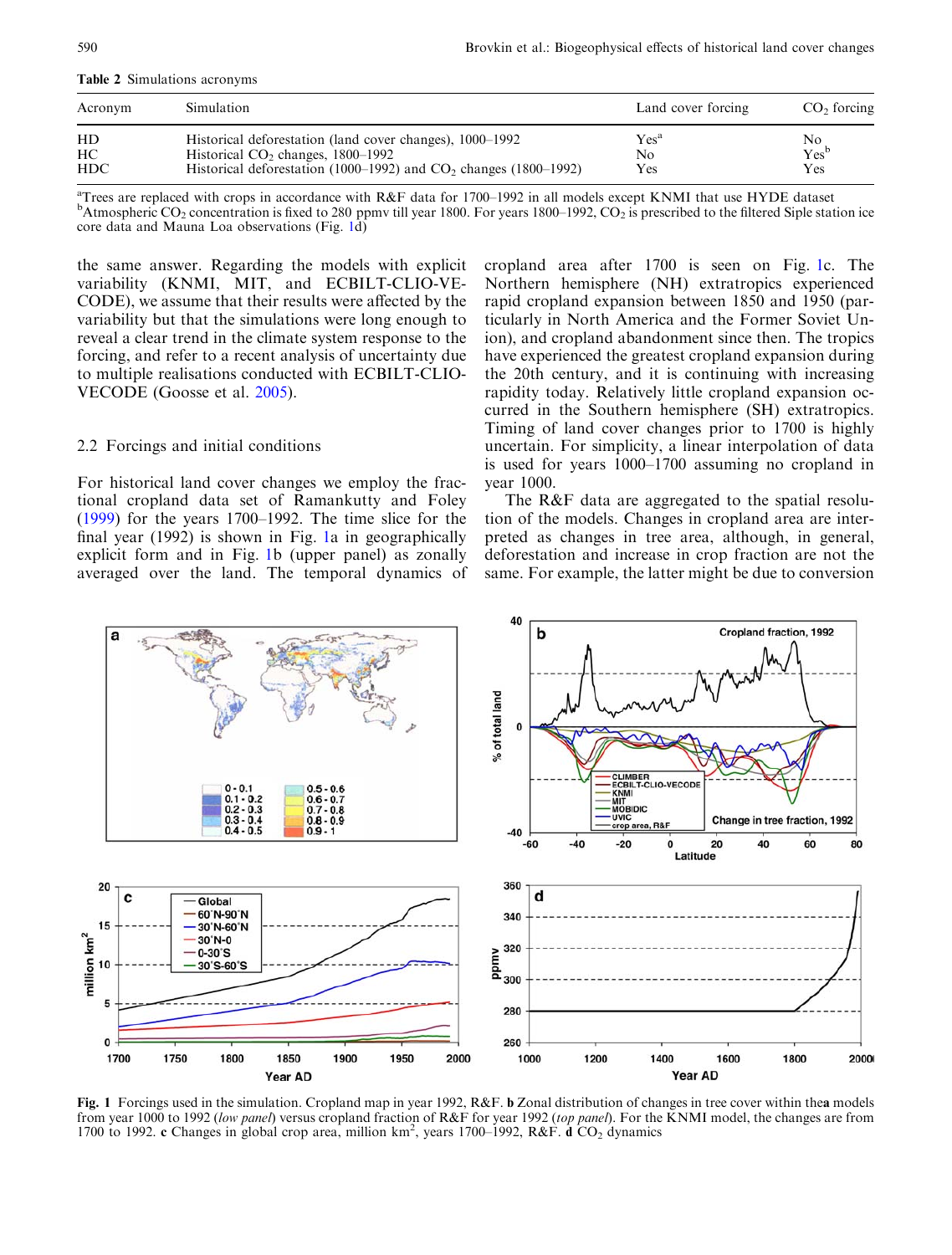<span id="page-4-0"></span>Table 3 Changes in annual mean global and NH surface air temperature during the last decade of simulation (1983–1992) relative to the pre-industrial equilibrium, °C

| Model                     | $AT_{HD}$                  | $AT_{HC}$ | $AT_{\rm HDC}$ | $AT_{\rm HDC}$ ( $AT_{\rm HD}$ + $AT_{\rm HC}$ ) |
|---------------------------|----------------------------|-----------|----------------|--------------------------------------------------|
| <b>CLIMBER</b>            | $-0.24/-0.31$ <sup>a</sup> | 0.52/0.58 | 0.29/0.25      | $0.01/-0.02$                                     |
| <b>ECBILT-CLIO-VECODE</b> | $-0.13/-0.23$              | 0.27/0.36 | 0.17/0.14      | $0.03/-0.01$                                     |
| MIT                       | $-0.14/-0.19$              | 0.42/0.51 | 0.37/0.35      | 0.09/0.03                                        |
| <b>MOBIDIC</b>            | $-0.25/-0.36$              | 0.34/0.4  | 0.10/0.05      | 0.01/0.01                                        |
| <b>UVIC</b>               | $-0.17/-0.23$              | 0.62/0.68 | 0.46/0.47      | 0.01/0.02                                        |

a Global/northern hemisphere

of grassland, as happened in the Great Plains region of the USA. Nevertheless, the historical increase in crop area is approximately equal to the decrease in forest area on the global scale (Ramankutty and Foley [1999](#page-13-0)), although on the regional scale the differences between changes in forest and cropland fractional area could be quite substantial.

Each model, with the exception of KNMI, begins with a natural vegetation cover. The CLIMBER, EC-BILT-CLIO-VECODE, and MOBIDIC models simulate vegetation cover in equilibrium with the preindustrial climate, whereas the UVIC and MIT models use potential vegetation datasets. This difference in initial conditions affects the land cover forcing within the models. For example, if the tree fraction at the beginning of a simulation is lower than crop fraction at the end for a grid cell, than the tree fraction is prescribed to zero (or to minimum tree fraction) after the given year. This, as well as a differences in spatial resolution (see Table [1\)](#page-2-0), explains why changes in forest (tree) cover simulated at the year 1992 (Fig. [1b](#page-3-0), bottom panel) differ among the models.

Simulations with the KNMI model begin in the year 1700 from the vegetation cover generated by the IM-AGE model for this year. Historical land cover changes used within the IMAGE model are based on the HYDE dataset (Klein Goldewijk [2001](#page-13-0)). While this dataset differs from the R&F dataset, it is based on similar sources of information about land cover changes in the past. Applications of both datasets for the CLIMBER model revealed similar dynamics of tree fraction during yrs

Fig. 2 Changes in mean annual surface air temperature (°C) for NH, 20 years moving average, simulation HD

1700–1990 (Brovkin et al. [2004](#page-12-0)). Since about one-third of land cover changes occurred prior to 1700, the differences in tree area changes between the KNMI (for which changes are from 1700 to 1992) and the other models (changes are from 1000 to 1992) may be explained by the differences in initial states (Fig. [1](#page-3-0)b).

Atmospheric  $CO<sub>2</sub>$  concentration in simulations HC and HDC is fixed at a constant level of 280 ppmv during the years 1000–1800. The trend of  $CO<sub>2</sub>$  for the period 1800–1992 is taken from Neftel et al. [\(1994\)](#page-13-0) and Keeling and Whorf ([2005](#page-12-0)), and is shown in Fig. [1](#page-3-0)d. In all models, initial conditions are taken from pre-industrial equilibrium simulations using present-day orbital forcing and insolation, absence of volcanic eruptions and land cover changes (except KNMI), and an atmospheric  $CO<sub>2</sub>$  level of 280 ppmv.

## 3 Results

3.1 Transient response of the Northern hemisphere temperature in the HD simulation

During the last millennium, land areas in the NH have been deforested to a much larger extent than in the south. In addition, the NH contains more landmasses that respond to external climatic forcings (e.g., changes in insolation or  $CO<sub>2</sub>$  concentration) more rapidly than does the thermally inert ocean (IPCC [2001](#page-12-0)). Consequently, the effect of land cover changes on climate is more pronounced in the NH. In response to the his-

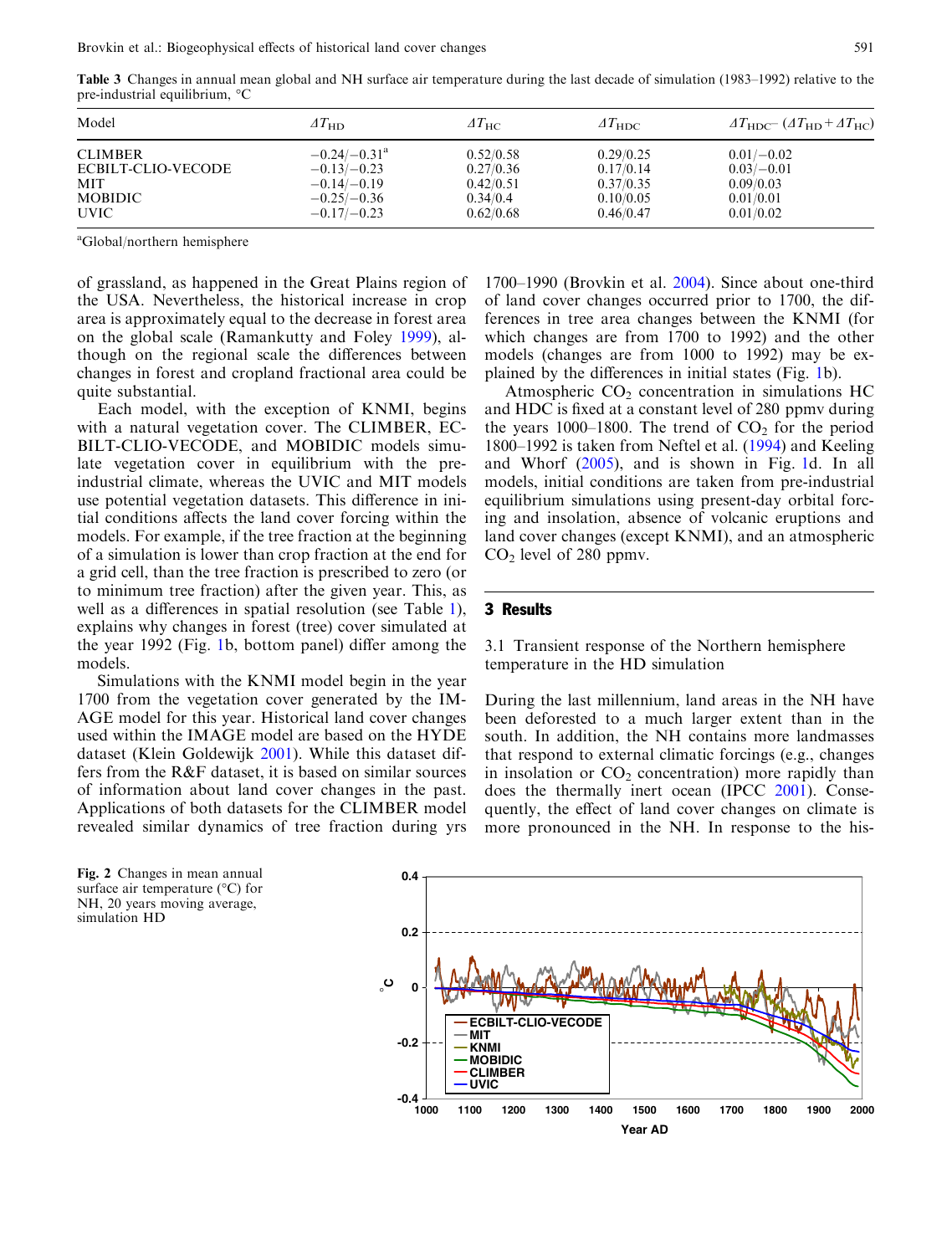<span id="page-5-0"></span>

Fig. 3 Zonally averaged changes in surface air temperature (°C) for different seasons, simulation HD, difference between final and initial 10-year average. a Annual; b December–February; c March–May; d June–August

torical land cover changes, all the models simulate a decline in the NH mean annual temperature of between 0.19 and  $0.36^{\circ}$ C at the end of the simulation relative to pre-industrial (Table [3](#page-4-0)). Among the models, MOBIDIC and CLIMBER show the strongest cooling (0.36 and  $0.31^{\circ}$ C, respectively), while the temperature decrease within the MIT model is the weakest  $(0.19\textdegree C)$ . Cooling within UVIC and ECBILT-CLIO-VECODE models  $(0.23\textdegree C)$  as well as KNMI model  $(0.26\textdegree C)$  is close to the average response of the six models of 0.26°C. Since the ECBILT-CLIO-VECODE, KNMI, and MIT models possess internal climate variability, averaging of the results over the last 10 years might not be fully representative of the trend. However, the general cooling tendency for these models is clearly seen in Fig. [2.](#page-4-0) The rate of this cooling accelerates during the 19th century, reaches a maximum in the first part of the 20th century, and declines at the end of the 20th century. The trend is explained by the temporal and spatial dynamics of the land cover changes, as the effect of deforestation on temperature is less pronounced for tropics than for temperate regions, and reforestation in northern temperate areas during the second part of the 20th century partly offsets the cooling trend. Indeed, cropland expansion in some parts of the NH extratropics and the

tropical regions were rapid during the first half of the 20th century (Fig. [1](#page-3-0)c). However, in the second half of the 20th century, while croplands expanded further in the tropics, they were abandoned in some parts of the NH extratropics (eastern North America, Europe, and China) and replaced by regrowing forests.

3.2 Effects of historical land cover changes on zonal and seasonal temperature and albedo

The cooling effect of land cover changes on NH temperature increases monotonically with time in the models without internal climatic variability, and fluctuates in the models with explicit climatic variability (Fig. [2](#page-4-0)). To evaluate the effect of land cover changes on seasonal and latitudinal temperature, we analyse a difference between the last decade of simulations (1983–1992) and the initial state (that corresponds to the natural vegetation cover in year 1000 for all models except KNMI which began from an initial state equilibrated with vegetation cover as of year 1700) assuming this is representative for models with explicit climatic variability. The effect of land cover changes on zonally averaged air surface temperature is shown on Fig. 3. In the annual average,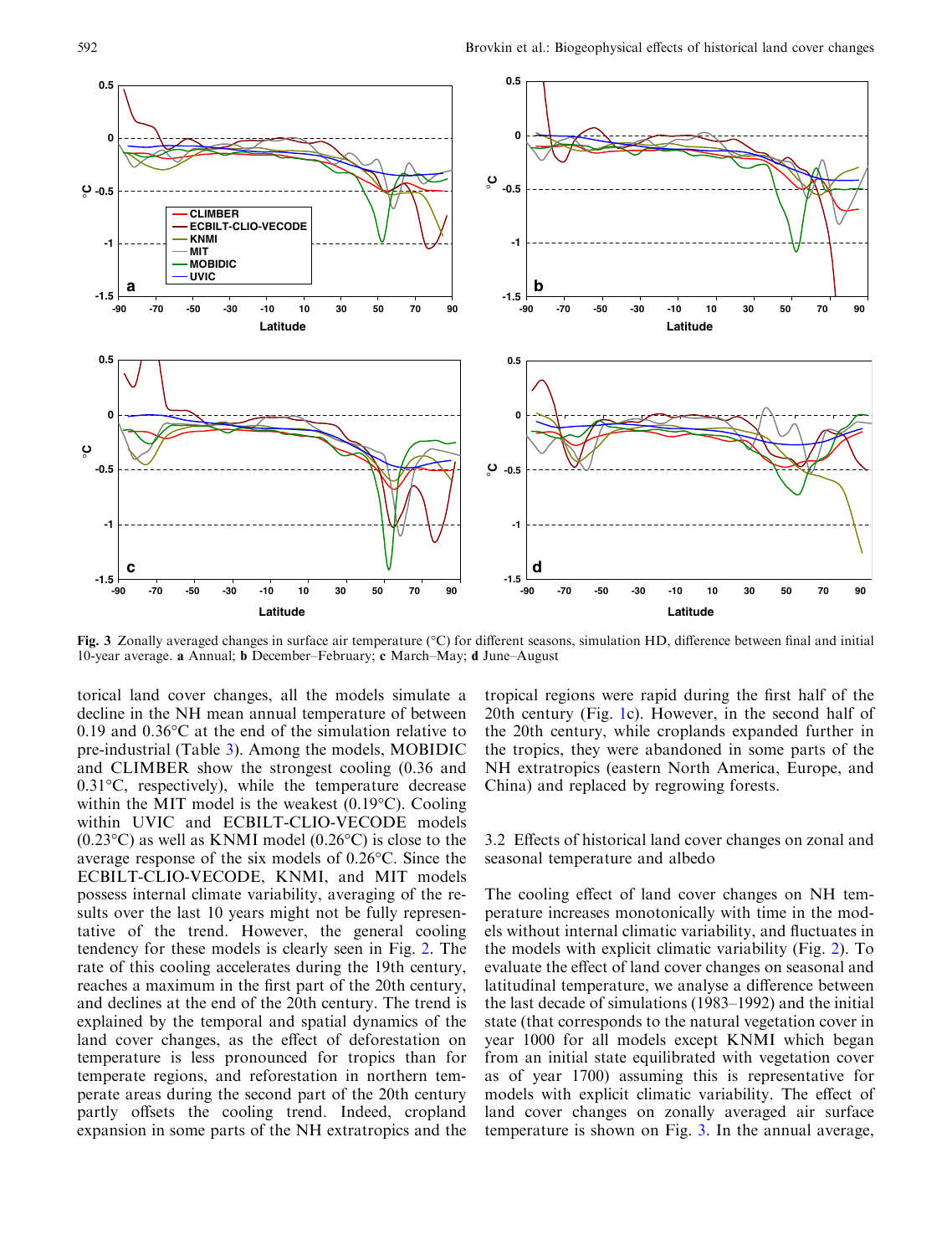<span id="page-6-0"></span>all models show a substantial cooling in the northern extratropics (above  $40^{\circ}$ N) of between 0.2 and 0.5 $^{\circ}$ C, and one model, MOBIDIC, shows a cooling of up to  $1^{\circ}$ C at  $50^{\circ}$ N (Fig. [3a](#page-5-0)). A decrease in temperature to the north of the deforested areas (above  $60^{\circ}$ N) is not due to direct forcing but rather because of changes in SSTs and sea ice cover.

The response in the tropical regions and in the SH is less significant. This is explained by the geographical distribution of the forcing and the much larger land masses in the NH relative to the SH. For example, the maximum land cover forcing in the SH around 40 s (Fig. [1](#page-3-0)b) has no effect on zonally averaged temperature since the land fraction in this latitude is negligible. In the tropical regions, the MIT model and ECBILT-CLIO-VECODE show no changes in temperature while the other models simulate a cooling of about 0.2°C. Similar model differences in the tropics are seen for seasonal temperatures as well (see Fig. [3b](#page-5-0)–d). Let us note that response of the ECBILT-CLIO-VECODE model in the tropics to external forcings is usually quite weak (see, e.g., Petoukhov et al. [2005](#page-13-0)).

During the northern spring (MAM, Fig. [3](#page-5-0)c), the effect of land cover changes is most pronounced in all the models in the high northern latitudes with cooling reaching 1.4, 1.1, and  $1.0^{\circ}$ C in the MOBIDIC, MIT, and

ECBILT-CLIO-VECODE models, respectively. The other models show response between  $0.5$  and  $0.7^{\circ}$ C. During June–August, the cooling is significant but not as substantial as during March–May (Fig. [3d](#page-5-0)). A cooling in the southern high latitudes is mostly explained by an increase in sea ice in the Southern ocean.

The significant cooling in the northern high latitudes is explained mostly by changes in land surface albedo due to the snow-masking effect of forests (Fig. 4). Around 50°N, annually averaged albedo has been increased by 0.05–0.06 in CLIMBER and MOBIDIC models, and by about 0.02 in the other models (Fig. 4a). The strong increase in the albedo of CLIMBER and MOBIDIC corresponds to a strong deforestation in this region (about 25–30% of land, see Fig. [1b](#page-3-0)). The lower surface albedo change simulated by UVIC is likely a direct consequence of the differences in cropland forcing evident in Fig. [1](#page-3-0)b, though differences in the model parameterisations of surface albedo also contribute to the spread in surface albedo changes between the six models. During December–February the increase in surface albedo is rather high and approaches 0.07, 0.09, and 0.10 in MIT, MOBIDIC, and CLIMBER models, respectively (Fig. 4b). Since the amount of incoming solar radiation during the winter season is quite small, this albedo change has only a moderate effect on tempera-



Fig. 4 Zonally averaged changes in land surface albedo  $(10^{-2})$  for different seasons, simulation HD, difference between final and initial 10year averages. a Annual; b December–February; c March–May; d June–August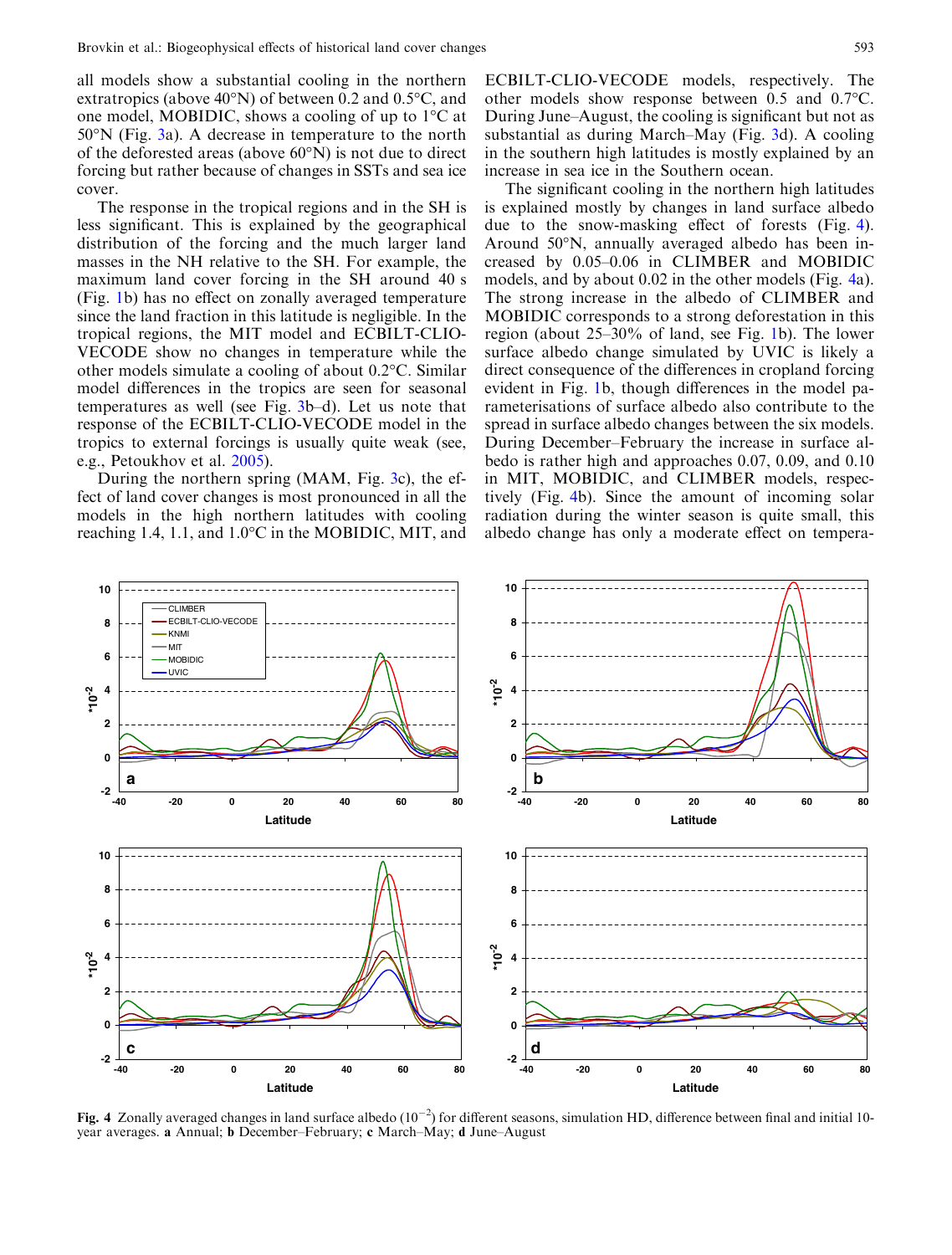<span id="page-7-0"></span>

Fig. 5 Zonally averaged changes in planetary albedo  $(10^{-2})$ , simulation HD, difference between final and initial 10-year averages. a Annual; b March–May

ture (see Fig. [3](#page-5-0)b). During March–May (the snow thawing season), the increase in the albedo in the northern high latitudes is very pronounced (Fig. [4](#page-6-0)c). The albedo changes become small during the summer season since the deforested areas are snow free and radiative effect I (snow-masking of forest) is absent (Fig. [4](#page-6-0)d). Radiative effect II (higher albedo of grassland relative to forests in the absence of snow) results in a land albedo increase of about 0.01.

Changes in planetary albedo (Fig. 5) reflect changes in surface albedo and cloud cover (two models—MIT and CLIMBER—explicitly simulate interactive cloud cover while the others do not). Annually averaged changes in the albedo are well below 0.01 in all regions except at latitudes around  $50^{\circ}$ N, where the signal is stronger, especially in the CLIMBER and MOBIDIC models. The wave-like pattern in the changes in planetary albedo simulated by the MIT model is associated with changes in cloud cover, which, in turn, are caused by small changes in position and intensity of the Hadley circulation cell. A similar pattern is present in the transient response of the MIT model to the  $CO<sub>2</sub>$  increase, although it is almost invisible in the equilibrium re-

sponse of the model to the  $CO<sub>2</sub>$  forcing (Petoukhov et al. [2005\)](#page-13-0).

3.3 Effects of historical land cover changes on zonal outgoing long-wave radiation and evapotranspiration (evaporation)

In response to the land cover changes, outgoing longwave radiation (OLWR) decreases by up to 0.6 W  $\text{m}$ <sup>-</sup> in the annual mean. This decrease is most pronounced in the NH (Fig. 6a); CLIMBER in particular shows a stronger reduction in OLWR than do the other models. The reduction is mostly explained by a decrease in the surface air temperature (Fig. [3](#page-5-0)a). The MIT model again shows a wavy response which is most pronounced during the spring season (Fig. 6b). The other high-resolution models (ECBILT-CLIO-VECODE and KNMI) do not demonstrate this spatial variability, presumably due to prescribed cloudiness.

In most cases, trees have higher transpiration than herbaceous plants due to their higher leaf area index and deeper roots, which transport water from the deep soil



Fig. 6 Zonally averaged changes in outgoing long-wave radiation  $(OLWR)$  (W m<sup>-2</sup>), simulation HD, difference between final and initial 10-year averages. a Annual; b March–May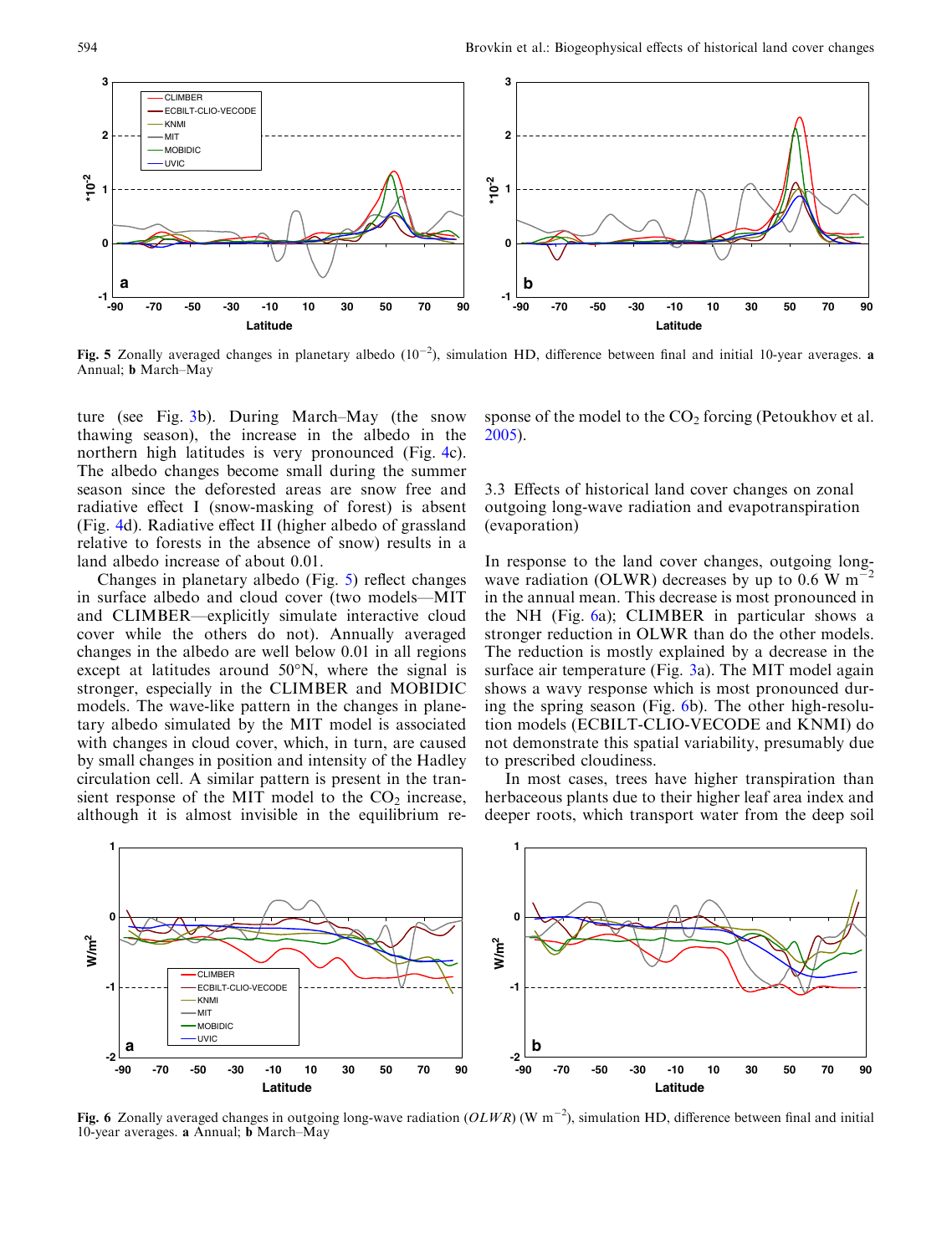<span id="page-8-0"></span>

Fig. 7 Zonally averaged changes in land evapotranspiration (evaporation), mm/day, for simulation HD, difference between final and initial 10-year averages. a Annual; b June–August

layers. This hydrological mechanism is build into several EMICs (CLIMBER, MIT, and KNMI—see Table [1\)](#page-2-0). In the UVIC model, evaporation is parameterised based on surface roughness and the larger roughness length associated with trees also results in higher evapotranspiration in forested areas. Evaporation over land is also controlled by changes in hydrological cycle, on the first order by changes in precipitation and temperature: decrease in either of these factors leads to reduced evaporation. This is the main mechanism behind the effect of deforestation on evaporation in the ECBILT-CLIO-VECODE, UVIC, and MOBIDIC models, which do not simulate transpiration processes. In general, one can expect that in response to deforestation and simulated cooling, the models would simulate a decrease in evapotranspiration. Indeed, in response to reduced tree (forest) cover, four out of the six models simulate a reduction in annually averaged evapotranspiration over land (Fig. 7a). During the northern summer, changes in evapotranspiration are highly varied between models (Fig. 7b). During this season, the amplitude of changes is stronger than in the annual average since the hydrological cycle is most affected by vegetation growth during the summer growing season. The ECBILT-CLIO-VECODE and MOBIDIC models show a substantial increase in evaporation in temperate northern latitudes, whereas the MIT model reveals some increase in evapotranspiration in the tropics that is counterbalanced by strong reduction in the northern subtropics. While the wavy tropical pattern in the MIT model is in line with the simulated shift in the Hadley circulation cell, changes in ECBILT-CLIO-VECODE and MOBIDIC are driven by changes in temperature and precipitation. For example, increased evaporation between 30 and 60-N in ECBILT-CLIO-VECODE is due to simultaneous decrease in temperature and increase in precipitation over the Asian coast and Far East. In this region, summer evaporation within the model is limited by the lack of available water in the soil bucket. As precipitation increases, there is more water available for evaporation in the soil and evaporation can increase even if temperature decreases. In MOBIDIC, the increase in summer evaporation around  $50^{\circ}$ N is associated with increased precipitation over the continents. Models that do not explicitly simulate the seasonal cycle of vegetation growth, like the UVIC model, show lower seasonal variability in modelled evapotranspiration changes.

3.4 Effects of land cover and  $CO<sub>2</sub>$  forcings on global temperature and precipitation

Since more than half of the global land cover changes has occurred since the industrial revolution, it is important to compare the effects of historical land cover with the effects of  $CO<sub>2</sub>$  increases. We analyse results from five of the presented EMICs (the KNMI model was excluded because the version with mixed layer ocean used in the present study has an unrealistically high  $CO<sub>2</sub>$ sensitivity). A comparison with observed temperature changes is not included here since several historical forcings (insolation, volcanism, non- $CO<sub>2</sub>$  greenhouse gases, and aerosols) are not accounted for.

In response to land cover changes only (HD), global temperature is decreased by  $0.13-0.25^{\circ}$ C (Table [3\)](#page-4-0); cooling within the KNMI model,  $0.17^{\circ}$ C, falls within this range. Simulated transient changes in global temperature (Fig. [8](#page-9-0)a) qualitatively follow those for the Northern hemisphere (Fig. [2](#page-4-0)) while the quantitative response of the Northern hemisphere is stronger (see discussion in the Sect. 3.1). All the models simulate a decrease in global precipitation, albeit quite small (Fig. [8b](#page-9-0)); CLIMBER shows the strongest reduction in precipitation in particular due to the inclusion of interactive cloud cover.

In response to  $CO<sub>2</sub>$  forcing only (HC), all models demonstrate a similar trend of global temperature increase. However, the magnitude of the increase differs among the models with ECBILT-CLIO-VECODE simulating the smallest temperature increase  $(0.36^{\circ}C)$  and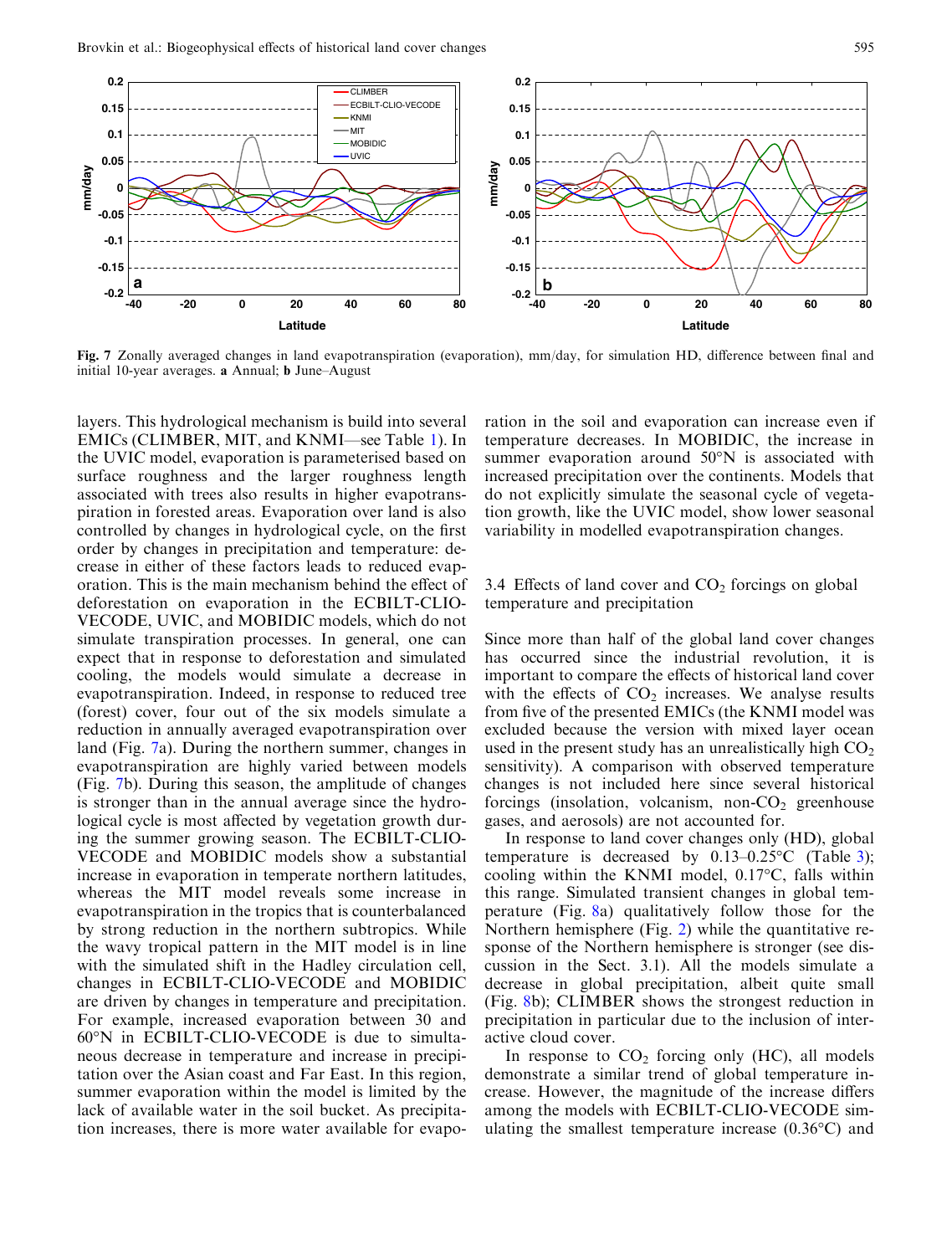<span id="page-9-0"></span>

Fig. 8 Simulated climatic changes in the HD  $(a, b)$ , HC  $(c, d)$ , and HDC  $(e, f)$  simulations, 20-year moving average. a, c, and e—changes in mean annual surface air temperature (°C), **b, d,** and **f**—changes in mean annual precipitation (mm/day)

the UVIC model simulating the largest  $(0.68\textdegree C)$  (Fig. 8c, see more details in  $EMIP-CO<sub>2</sub>$  intercomparison study by Petoukhov et al. [\(2005\)](#page-13-0). In the HC simulation, the global hydrological cycle is enhanced in all models and precipitation increases with CLIMBER showing a response almost two times stronger than in the other models (Fig. 8d). Despite substantial differences among the models, they all fall within the scatter of precipitation to temperature changes of the AMIP GCMs driven by 2 times CO2 forcing (see Fig. [7](#page-8-0) in Petoukhov et al. [2005](#page-13-0)).

In response to the combination of land cover and  $CO<sub>2</sub>$  forcings in simulation HDC, all models show an increase in temperature at the end of the simulation (Fig. 8e). The models reveal a temperature minimum in the first half of the 19th century associated with the onset of  $CO<sub>2</sub>$  forcing which begins to offset the deforestation forcing after the year 1800 (Fig. 8e). In the 20th century, the  $CO<sub>2</sub>$ -induced warming dominates over the cooling associated with land-cover changes. The same qualitative pattern also holds for precipitation (Fig. 8f).

In models without internal climatic variability (CLIMBER, MOBIDIC, and UVIC) the sum of global temperature changes in HD and HC simulations is very close to the temperature changes in the HDC simulation (see Table [3\)](#page-4-0). This indicates a linear additivity of model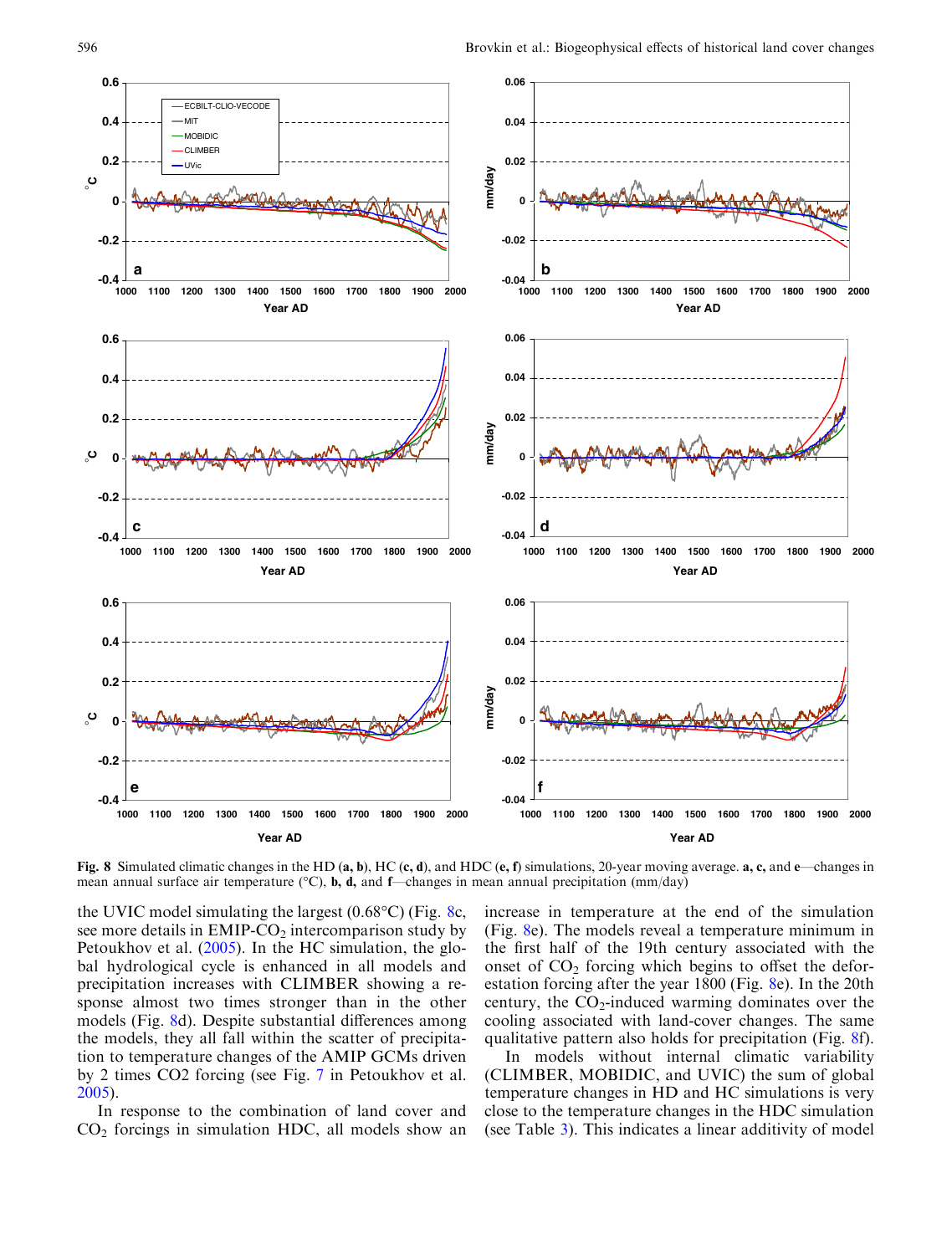<span id="page-10-0"></span>forcings at the global scale, though non-linearities are present on regional scales. The MIT model and EC-BILT-CLIO-VECODE model show some non-linearity at the global scale (the effect of combined forcing is stronger than the sum of effects of each forcing). For example, for the MIT model  $AT_{\text{HDC}} = 0.37$ °C while  $\Delta T_{\rm HD} + \Delta T_{\rm HC} = 0.28\text{°C}$  (Table [3](#page-4-0)); the difference is mainly caused by discontinuity in the sea ice changes in the SH (see Fig. [6f](#page-7-0) in Petoukhov et al. [2005](#page-13-0)). Also, both models posses internal climate variability that could be responsible for this non-additive response as well.

## 4 Discussion

In the HD simulation, the EMICs reveal a biogeophysical cooling of  $0.13\text{--}0.25\text{°C}$  at the global scale (Table [3](#page-4-0)). This range is within the range of cooling reported by previous studies (Table 4). As noted in the introduction, most previous AGCM experiments with land cover changes have been performed in equilibrium simulations with prescribed SSTs and sea ice; this fixes the mean climate state and severely limits the global temperature response. The advantage of using AGCMs is the ability to simulate high-resolution atmospheric dynamics like planetary waves. Simulations with the

NCAR model (Chase et al. [2000](#page-12-0); Pitman and Zhao [2000;](#page-13-0) Zhao and Pitman [2002\)](#page-13-0) suggest that teleconnections associated with wave dynamics may offset the direct effect of albedo changes and result in a pronounced warming in northern temperate and high latitudes that leads to a global warming of 0.05–0.06°C. However, experiments with the HadCM model reveal prevailing cooling effect of  $0.02^{\circ}$ C on the global scale (Betts  $2001$ ).

In comparison with GCMs, the EMICs presented here have simplified parameterisations and often coarse resolution, but they are capable of being run in multicentennial experiments with all the important components (atmosphere, land, and ocean) interacting with each other. Due to this interaction, the direct effect of land cover changes is amplified by positive feedbacks, in particular those involving sea-ice and water vapour. Four out of six models use prescribed cloud cover and therefore do not simulate cloud feedback, which, while being highly uncertain, is positive in most of the AG-CMs (Colman [2003](#page-12-0)). In the absence of the cloud feedback, the climate response is likely to be underestimated in the HC simulation, but the effect in the HD simulation is not as clear. Most AGCMs simulate increases in cloud cover in response to surface cooling which decreases the impact of changes in surface albedo on net radiative fluxes at the top of the atmosphere. This would

Table 4 Biogeophysical response of climate system to land cover changes

| Publication                                                  | Model                       | Land cover dataset                     | Ocean<br>mode | Time frame                                | Global SAT<br>changes, °C                                 | Main features                                                                                |
|--------------------------------------------------------------|-----------------------------|----------------------------------------|---------------|-------------------------------------------|-----------------------------------------------------------|----------------------------------------------------------------------------------------------|
| Historical land cover changes                                |                             |                                        |               |                                           |                                                           |                                                                                              |
| Brovkin et al.<br>(1999)                                     | <b>CLIMBER</b>              | HGT (1983)                             | Dynamic       | 1000-1990                                 | $-0.35$                                                   | Strong cooling<br>in spring                                                                  |
| Betts (2001)                                                 | HadAM3                      | (Wilson and<br>Henderson-Sellers 1985) | Fixed         | Preindust-rial, $-0.02$<br>1990s          |                                                           | Winter cooling,<br>summer warming                                                            |
| Chase et al. (2000) NCAR CCM3                                |                             | BATS,<br>(Nemani et al. 1996)          | Fixed         | Preindust-rial, 0.05 (DJF)<br>1990s       |                                                           | Winter warming                                                                               |
| Pitman and<br>Zhao $(2001)$ ;<br>Zhao and<br>Pitman $(2002)$ | <b>NCAR CCM3</b>            | BATS,<br>(Nemani et al. 1996)          |               | Mixed layer Preindust-rial, 0.06<br>1990s |                                                           | Warming in high<br>northern latitudes                                                        |
| Feddema et al.<br>(2005)                                     | DOE-PCM                     | IMAGE 2.2                              | Dynamic       | Preindust-rial, $-0.39$<br>1990s          |                                                           | Strong cooling within<br>deforested regions<br>in mid-latitudes                              |
| Bertrand et al.<br>(2002)                                    | <b>MOBIDIC</b>              | HGT (1983)                             | Dynamic       | $1000 - 2000$                             | $-0.11$                                                   | Vegetation changes<br>allows to reinforce<br>the Little Ice<br>Age period                    |
| Matthews et al.<br>(2004)                                    | <b>UVIC</b>                 | R&F, HYDE                              | Dynamic       | 1700-1992                                 |                                                           | $-0.06$ to $-0.22$ Global cooling<br>sensitive to the land<br>dataset and cropland<br>albedo |
| Brovkin et al.<br>(2004)                                     | <b>CLIMBER</b>              | R&F, HYDE                              | Dynamic       | 1000-2000                                 | $-0.26$ (R&F),                                            | Strong cooling in spring,<br>$-0.27$ (HYDE) weak cooling in summer                           |
| This study                                                   | 6 EMICs                     | R&F                                    | Dynamic       | $1000 - 1992$                             |                                                           | $-0.13$ to $-0.25$ Cooling, especially strong<br>in temperate northern<br>latitudes          |
| Future land cover changes<br>De Fries et al.                 | $CSU GCM + Sib2 IPC SRES B$ |                                        | Fixed         | 2000, 2050                                | $0.1$ (DJF),                                              | Warming in tropics                                                                           |
| (2002)<br>Sitch et al. (2005) CLIMBER2-LPJ                   |                             | (RIVM)<br>IPCC SRES A2,<br>B1 (RIVM)   | Dynamic       | 1990-2100                                 | $-0.6$ (JJA) <sup>a</sup><br>$-0.15$ (A2),<br>$0.05$ (B1) | Cooling for A2,<br>warming for B1                                                            |

<sup>a</sup>Average over the land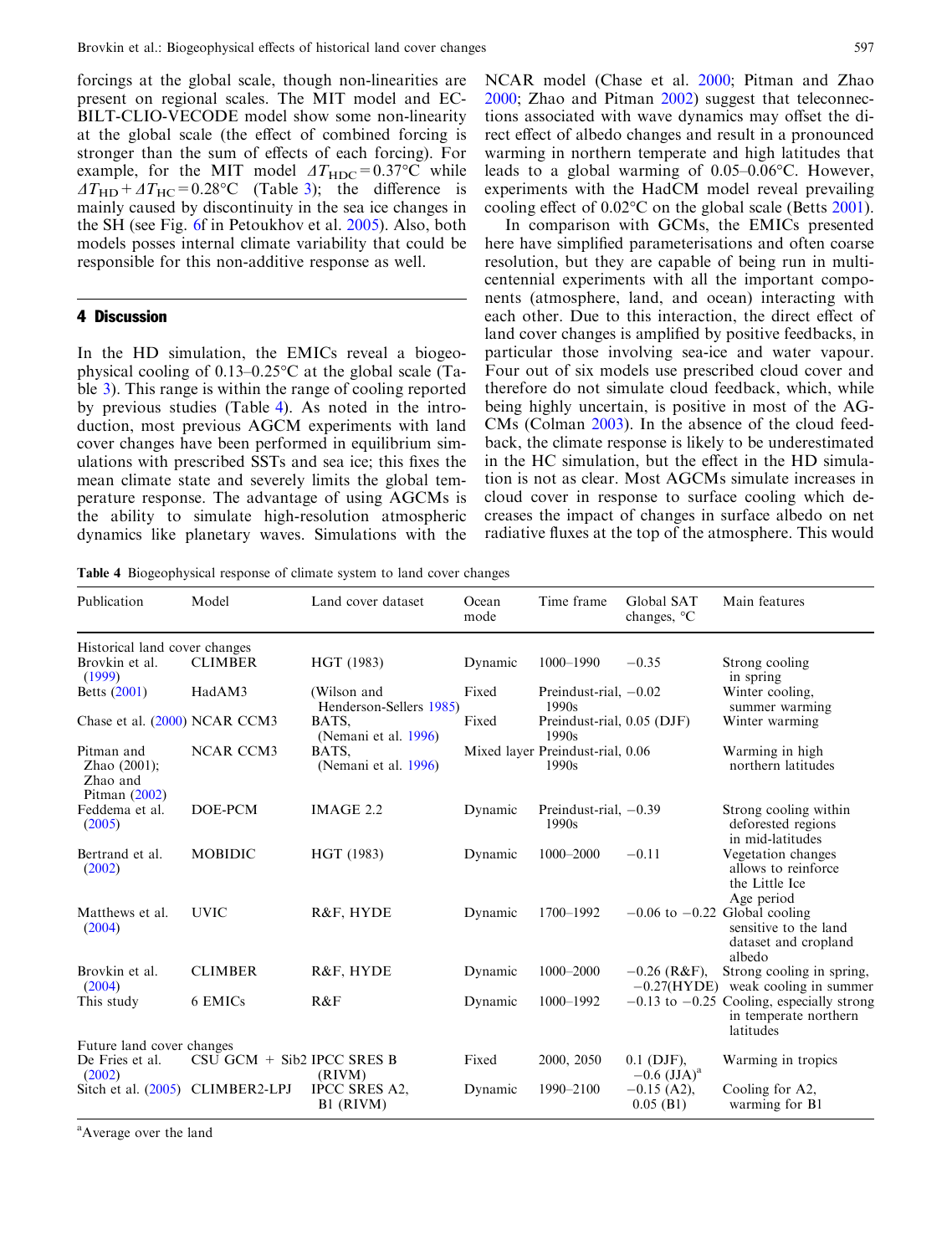reduce forcing due to deforestation, although the signal may vary geographically and seasonally. On average, EMICs used in this study show somewhat stronger global response to the land cover forcing than do the GCMs. The spread in the EMICs' response presented in previously published sensitivity simulations  $(-0.06)$  to  $-0.35\textdegree C$ , see Table [4](#page-10-0)) is likely caused by different model parameterisations as well as by different reconstruction of land cover changes.

The biogeophysical cooling reported here could be directly expressed in the radiative forcing terms. For ECBILT-CLIO-VECODE, a decrease in radiative forcing in response to R&F land cover changes amounts to  $0.14$  and  $0.20$  W m<sup>-2</sup> for the periods 1700–1992 and 1000–1992, respectively, as estimated from simulations carried out by Goosse et al. [\(2005\)](#page-12-0). For the MIT model, an approach based on changes in short-wave radiation at the top of the atmosphere reveals a decrease in radiative forcing in the HD simulation by 0.35 W  $\text{m}^{-2}$  for the years 1000–1992. For CLIMBER-2, changes in radiative forcing due to R&F land cover changes between 1000 and 1992 have been estimated to be  $-0.5$  W m<sup>-2</sup> (Sitch et al. [2005](#page-13-0)). For the MIT and CLIMBER-2 models, changes in radiative forcing are slightly modified due to effect of interactive cloudiness. Matthews et al. ([2004](#page-13-0)) estimated the radiative forcing in the UVic model as  $-0.2$  W m<sup>-2</sup> using the R&F dataset. This estimate is well within the range of Myhre and Myhre ([2003\)](#page-13-0), who estimated a range of  $-0.29$  to  $-0.02$ for the R&F dataset, using a high-resolution radiative transfer model and three albedo datasets. Myhre and Myhre ([2003](#page-13-0)) also reported a radiative forcing range from  $-0.66$  to 0.1 W m<sup>-2</sup> for different versions of the HYDE dataset. While CLIMBER-2 simulations reveal almost no difference in biogeophysical effects between the R&F and HYDE datasets (Brovkin et al. [2004\)](#page-12-0), in the UVic model, radiative forcing was calculated at  $-0.28$  W m<sup>-2</sup> when the HYDE dataset was used, compared to  $-0.2$  W m<sup>-2</sup> for R&F. We suppose that the differences among the EMIC and GCM estimates are caused by: (a) different parameterisation of the vegetation influence on land surface albedo; (b) different approaches for estimation of radiative forcings in EMIC simulations since, in some cases, feedbacks were not switched off (like interactive cloudiness within CLIM-BER-2 and MIT models).

A cooling in the tropical region in the HD simulation by up to 0.2-C, at a first glance, contradicts results of AGCM simulations and observations, which show pronounced temperature increase over deforested tropical land due to the decreased ratio of latent to sensible heat fluxes (Henderson-Sellers et al. [1993;](#page-12-0) Snyder et al. [2004](#page-13-0)). However, most of the AGCM simulations were conducted with prescribed SSTs, which modify the global response considerably. Prescribed SSTs neglect the water vapour feedback over the sea surface and may reverse the sign of zonally averaged temperature changes in the tropics (Ganopolski et al. [2001](#page-12-0)). In the AGCM simulation with interactive mixed layer ocean by Zhang et al. [\(2001\)](#page-13-0) zonally averaged surface air temperature in the tropics declined by up to  $0.2^{\circ}$ C in response to tropical deforestation. Studying the response of a coupled atmosphere-ocean GCM to historical land cover changes, Feddema et al. ([2005\)](#page-12-0) have found a decrease in zonally averaged surface air temperature in the tropics by 0.2-C, in line with EMIC simulations. Besides, deforestation in tropical regions in the HD simulation is rather minor relative to the temperate and boreal deforestation (Fig. [1](#page-3-0)b). There is apparent consensus between EMICs and GCMs that deforestation in the snow covered regions leads to a decrease in annually averaged temperature. For example, Feddema et al. ([2005](#page-12-0)) showed stronger cooling in the northern midlatitudes than in the tropics, especially over the land, and maximum cooling of  $1^{\circ}$ C over the Arctic.

In the design of the HD simulation we have interpreted cropland changes as changes in forest cover. While this approach is valid on a global scale, patterns of deforestation and cropland differ on a regional scale. This leads in particular to underestimation of recent deforestation in the tropical regions. This limitation of our study is caused by an absence of a global dataset of historical land cover changes highly resolved in time and space. The global synthesis of land cover changes in the past is also a missing key to testing hypotheses of the human influence on climate through land cover changes (e.g., Ruddiman [2003\)](#page-13-0).

In the future, the biogeophysical effects of land cover changes will likely be different from what has occurred historically because of different spatial patterns of land use. Most areas that have been deforested in the past are located in the northern temperate latitudes, while in the future most of forest conversion to cropland is projected to be in the tropics. Simulations with the CSU GCM model coupled to the SiB2 biosphere model in response to the IPCC land-cover scenario SRES B revealed a warming over tropical regions due to land clearing and some cooling in the areas not affected by land conversion (DeFries et al. [2002](#page-12-0)). CLIMBER simulations with IPCC SRES scenarios suggest that future land cover scenarios may lead to biogeophysical warming as well as cooling depending on the scenario of land cover changes (Sitch et al. [2005](#page-13-0)), see Table [4.](#page-10-0) Since the biogeophysical effect of land cover changes might be comparable to biogeochemical effect of  $CO<sub>2</sub>$  emissions due to deforestation (Brovkin et al. [2004](#page-12-0); Matthews et al. [2004\)](#page-13-0), they both need to be accounted for during assessments of  $CO<sub>2</sub>$  mitigation options which include land conversion.

#### 5 Conclusions

Learning lessons from the past is crucially important in order to provide a solid basis for projections of future climate change. Our study demonstrates that anthropogenic change in land cover has been a substantial climate forcing during the last several centuries. Forced by a consistent scenario of historical land cover changes,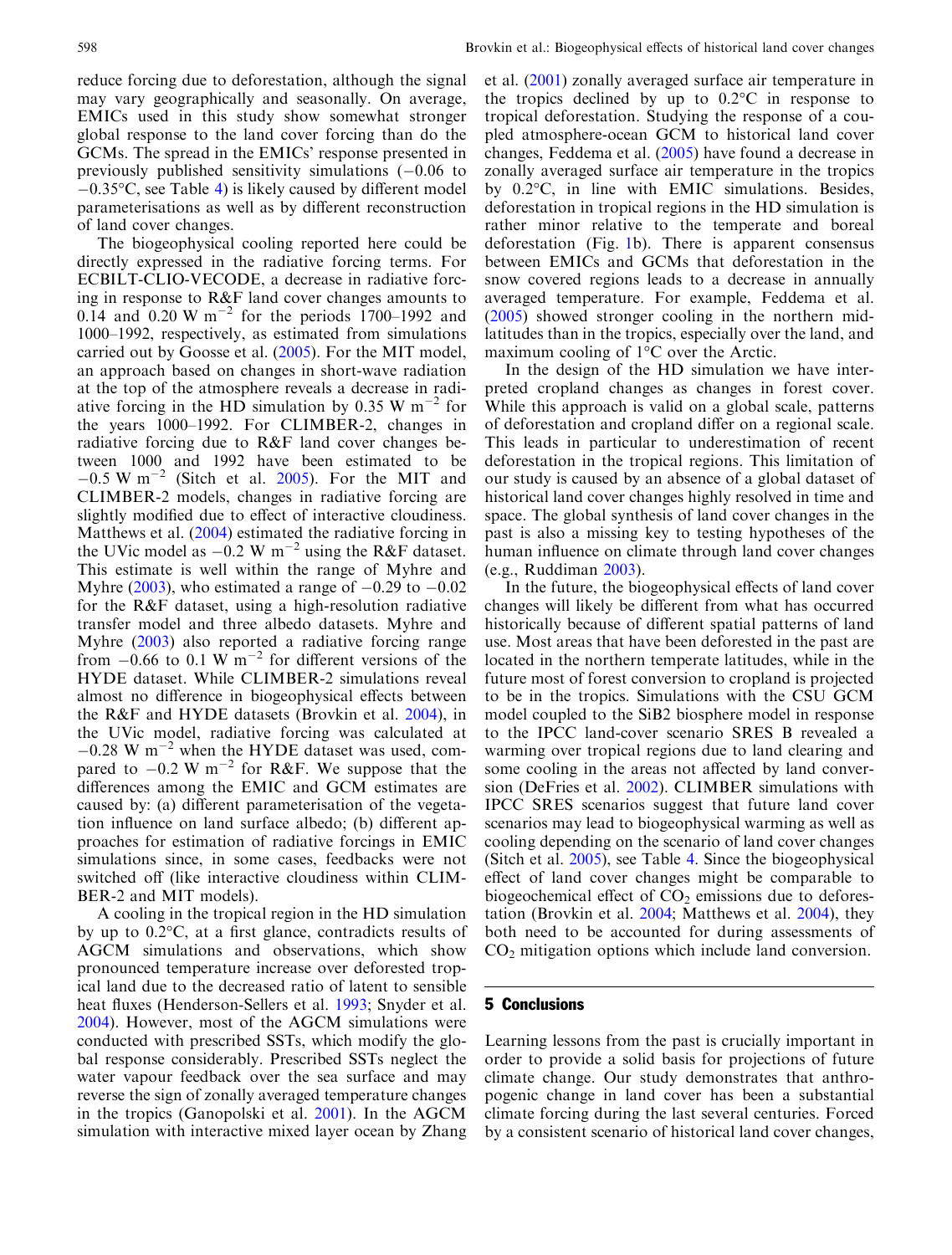<span id="page-12-0"></span>six EMIC models reveal a biogeophysical cooling effect within a range of  $0.13\text{--}0.25^{\circ}\text{C}$  on a global scale. This effect is comparable with a greenhouse effect of  $CO<sub>2</sub>$ released during land conversion (Brovkin et al. 2004; Matthews et al. [2004](#page-13-0)).

In the future, land conversion may occur for reasons that are different from the causes of historical land cover changes. In particular, reforestation might be chosen as an option for the enhancement of terrestrial carbon sequestration. Our results indicate that biogeophysical mechanisms need to be accounted for in the assessment of land management options for climate change mitigation, as well as in the studies of detection and attribution of climate change, which usually neglect these effects of land cover change. In further analysis of effect of land cover changes on climate, the challenge will be to apply models of different complexity in complementary ways, exploiting both the computational efficiency of the EMICs and the state-of-the-art sophistication of GCMs.

Acknowledgements Part of this research was performed within the Second Multiannual Scientific Support Plan for a Sustainable Development Policy of the Belgian State.

#### References

- Alcamo J, Leemans R, Kreileman EE (1998) Global change scenarios in the 21st century: results from the IMAGE 2.1 model, vol. Elseviers Science, London
- Bauer E, Claussen M, Brovkin V, Huenerbein A (2003) Assessing climate forcings of the Earth system for the past millennium. Geophys Res Lett 30:1276. DOI 10.1029/2002GL016639
- Bertrand C, Loutre MF, Crucifix M, Berger A (2002) Climate of the last millennium: a sensitivity study. Tellus A Dyn Meteorol Oceanogr 54:221–244
- Betts RA (2000) Offset of the potential carbon sink from boreal forestation by decreases in surface albedo. Nature 408:187–190
- Betts RA (2001) Biogeophysical impacts of land use on present-day climate: near-surface temperature change and radiative forcing. Atmos Sci Lett 2:39–51. DOI 10.1006/asle.2001.0023
- Bonan GB (1999) Frost followed the plow: Impacts of deforestation on the climate of the United States. Ecol Appl 9:1305–1315
- Bonan GB, Pollard D, Thompson SL (1992) Effects of boreal forest vegetation on global climate. Nature 359:716–718
- Brovkin V, Ganopolski A, Claussen M, Kubatzki C, Petoukhov V (1999) Modelling climate response to historical land cover change. Glob Ecol Biogeogr 8:509–517
- Brovkin V, Ganopolski A, Svirezhev Y (1997) A continuous climate-vegetation classification for use in climate-biosphere studies. Ecol Model 101:251–261
- Brovkin V, Sitch S, von Bloh W, Claussen M, Bauer E, Cramer W (2004) Role of land cover changes for atmospheric CO2 increase and climate change during the last 150 years. Global Change Biol 10:1253–1266
- Chase TN, Pielke RA, Kittel TGF, Nemani RR, Running SW (2000) Simulated impacts of historical land cover changes on global climate in northern winter. Clim Dyn 16:93–105
- Claussen M, Brovkin V, Ganopolski A (2001) Biogeophysical versus biogeochemical feedbacks of large-scale land cover change. Geophys Res Lett 28:1011–1014
- Claussen M, Mysak LA, Weaver AJ, Crucifix M, Fichefet T, Loutre MF, Weber SL, Alcamo J, Alexeev VA, Berger A, Calov R, Ganopolski A, Goosse H, Lohmann G, Lunkeit F, Mokhov

II, Petoukhov V, Stone P, Wang Z (2002) Earth system models of intermediate complexity: closing the gap in the spectrum of climate system models. Clim Dyn 18:579–586

- Colman R (2003) A comparison of climate feedbacks in general circulation models. Clim Dyn 20:865–873
- Crowley TJ (2000) Causes of climate change over the past 1000 years. Science 289:270–277
- Crucifix M, Loutre MF, Tulkens P, Fichefet T, Berger A (2002) Climate evolution during the Holocene: a study with an Earth system model of intermediate complexity. Clim Dyn 19:43–60
- DeFries RS, Bounoua L, Collatz GJ (2002) Human modification of the landscape and surface climate in the next fifty years. Global Change Biol 8:438–458
- DeFries RS, Townshend JRG (1994) NDVI-derived land-cover classifications at a global-scale. Int J Remote Sens 15:3567–3586
- Delire C, Behling P, Coe MT, Foley JA, Jacob R, Kutzbach J, Liu ZY, Vavrus S (2001) Simulated response of the atmosphereocean system to deforestation in the Indonesian Archipelago. Geophys Res Lett 28:2081–2084
- Feddema J, Oleson K, Bonan G, Mearns L, Washington W, Meehl G, Nychka D (2005) A comparison of a GCM response to historical anthropogenic land cover change and model sensitivity to uncertainty in present-day land cover representations. Clim Dyn 25:581–609. DOI 10.1007/s00382-005-0038-z
- Foley JA, Costa MH, Delire C, Ramankutty N, Snyder P (2003) Green surprise? How terrestrial ecosystems could affect earth's climate. Front Ecol Environ 1:38–44
- Gallée H, van Ypersele JP, Fichefet T, Tricot C, Berger A (1991) Simulation of the last glacial cycle by a coupled, sectorially averaged climate-ice sheet model. Part I: the climate model. J Geophys Res 96:13:139–113,161
- Ganopolski A, Petoukhov V, Rahmstorf S, Brovkin V, Claussen M, Eliseev A, Kubatzki C (2001) CLIMBER-2: a climate system model of intermediate complexity. Part II: model sensitivity. Clim Dyn 17:735–751
- Goosse H, Fichefet T (1999) Importance of ice-ocean interactions for the global ocean circulation: a model study. J Geophys Res 104:23337–23355
- Goosse H, Renssen H, Timmermann A, Bradley RS (2005) Internal and forced climate variability during the last millennium: a model-data comparison using ensemble simulations. Quaternary Sci Rev 24:1345–1360
- Hansen J, Sato M, Lacis A, Ruedy R, Tegen I, Matthews E (1998) Perspective: climate forcings in the industrial era. Proc Natl Acad Sci 95:12753–12758
- Henderson-Sellers A, Dickinson RE, Durbidge TB, Kennedy PJ, McGuffie K, Pitman AJ (1993) Tropical deforestation—modeling local-scale to regional-scale climate change. J Geophys Res Atmos 98:7289–7315
- Houghton RA, Hobbie JE, Melillo JM, Moore B, Peterson BJ, Shaver GR, Woodwell GM (1983) Changes in the carbon content of terrestrial biota and soils between 1860 and 1980: a net release of CO2 to the atmosphere. Ecol Monogr 53:235–262
- IPCC (2001) Climate change 2001: The scientific basis. In: Houghton JT, Ding Y, Griggs DJ, Noguer M, van der Linden PJ, Dai X, Maskell K, Johnson C (eds) Contribution of working Group I to the third assessment report of the intergovernmental panel on climate change. Cambridge University Press, Cambridge
- Kabat P, Claussen M, Dirmeyer PA, Gash JHC, de Guenni LB, Meybeck M, Vörösmarty CJ, Hutjes RWA, Lütkemeier S (eds) (2004) Vegetation, water, humans and the climate: A new perspective on an interactive system, Springer, Berlin
- Keeling CD, Whorf TP (2005) Atmospheric  $CO<sub>2</sub>$  records from sites in the SIO air sampling network. In Trends: a compendium of data on global change. Carbon Dioxide Information Analysis Center, Oak Ridge National Laboratory, U.S. Department of Energy, Oak Ridge, Tennesse, USA
- Kleidon A, Fraedrich K, Heimann M (2000) A green planet versus a desert world: estimating the maximum effect of vegetation on the land surface climate. Clim Change 44:471–493